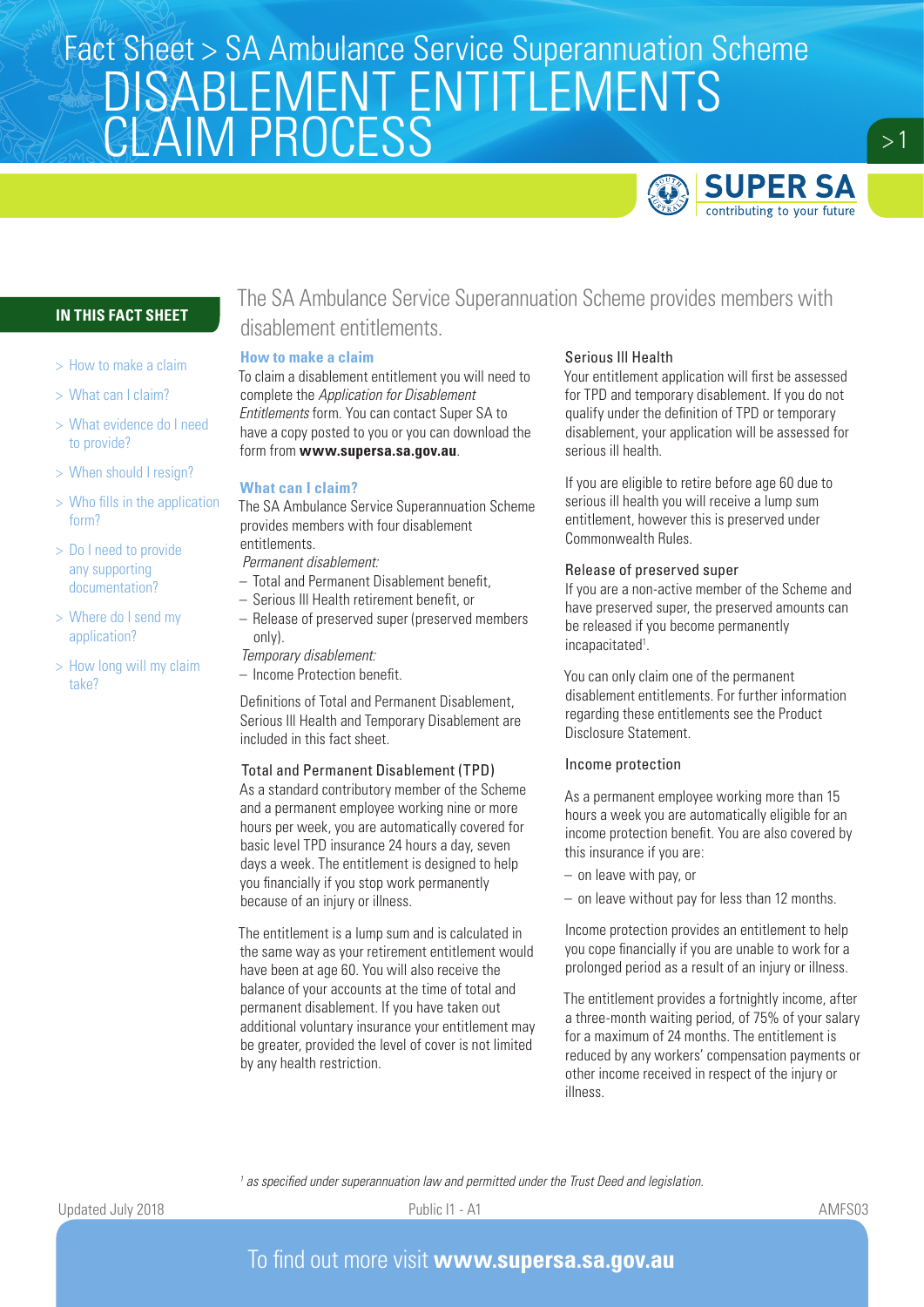# Fact Sheet > SA Ambulance Service Superannuation Scheme DISABLEMENT ENTITLEMENTS **CLAIM PROCESS**



 $> 2$ 

### **IN THIS FACT SHEET**

- > How to make a claim
- > What can I claim?
- > What evidence do I need to provide?
- > When should I resign?
- > Who fills in the application form?
- > Do I need to provide any supporting documentation?
- > Where do I send my application?
- > How long will my claim take?



### **What evidence do I need to provide?**

Your application will need to show your disablement fits the following definitions for permanent or temporary disablement.

#### Permanent Disablement

– A disablement due to an illness or injury as a result of which the Trustee is satisfied, after consideration of medical information and advice, that you are incapacitated to such an extent as to render you unlikely ever to engage in or work for reward in any occupation or work for which you are reasonably qualified by education, training or experience.

#### Serious Ill Health

- You have a mental or physical disablement that was caused by a bodily injury, illness, disease, infirmity or accident (none of which has been inflicted for the purpose of obtaining an entitlement), and
- the disablement precludes you from ever carrying out the majority of the duties of your occupation necessary to produce income, and
- you are not totally and permanently disabled or temporarily and totally disabled, and
- the Trustee is satisfied that, in the opinion of your employer, there is no other suitable position available for you (with your employer) from which you are not precluded by reason of disablement.

#### Temporary Disablement

– A disablement due to an illness or injury that causes you to be absent from work for a period of three consecutive months and the Trustee is satisfied that after consideration of medical information and advice, you are incapacitated to such an extent as to render you unable, for the time being, to resume work in your occupation.

You must provide all relevant information in your application to enable your claim to be processed.

#### **When should I resign?**

Approval for the payment of a total and permanent disablement entitlement must be granted before your employer terminates your employment. Therefore, **do not resign or accept termination** on account of a total and permanent disablement without first obtaining written approval from the Super SA Board.

#### **Who fills in the application form?**

The application form consists of two sections:

- You will need to fill in and sign Part A
- Your medical practitioner will need to fill in and sign Part B.

#### **Do I need to provide any supporting documentation?**

The application form does not ask you for any additional supporting documents.

Your medical practitioner will provide supporting medical advice in Part B.

If you or your medical practitioner need to provide additional information or need extra space to fill in your answers you can attach additional pages to your application.

#### **Where do I send my application?**

Please forward your signed and completed application form to Super SA.

In person: Ground Floor 151 Pirie Street (enter from Pulteney St) Adelaide SA 5000

By post: Super SA GPO Box 48 Adelaide SA 5001

#### **How long will my claim take?**

All applications for a disablement entitlement are considered by Super SA on behalf of the Super SA Board. Therefore, from receipt of your application form, it may take up to three weeks before you know the outcome of your claim. If it is likely to take longer than this, Super SA will let you know.

Updated July 2018 **Public I1 - A1** Public I1 - A1 **AMFS03**